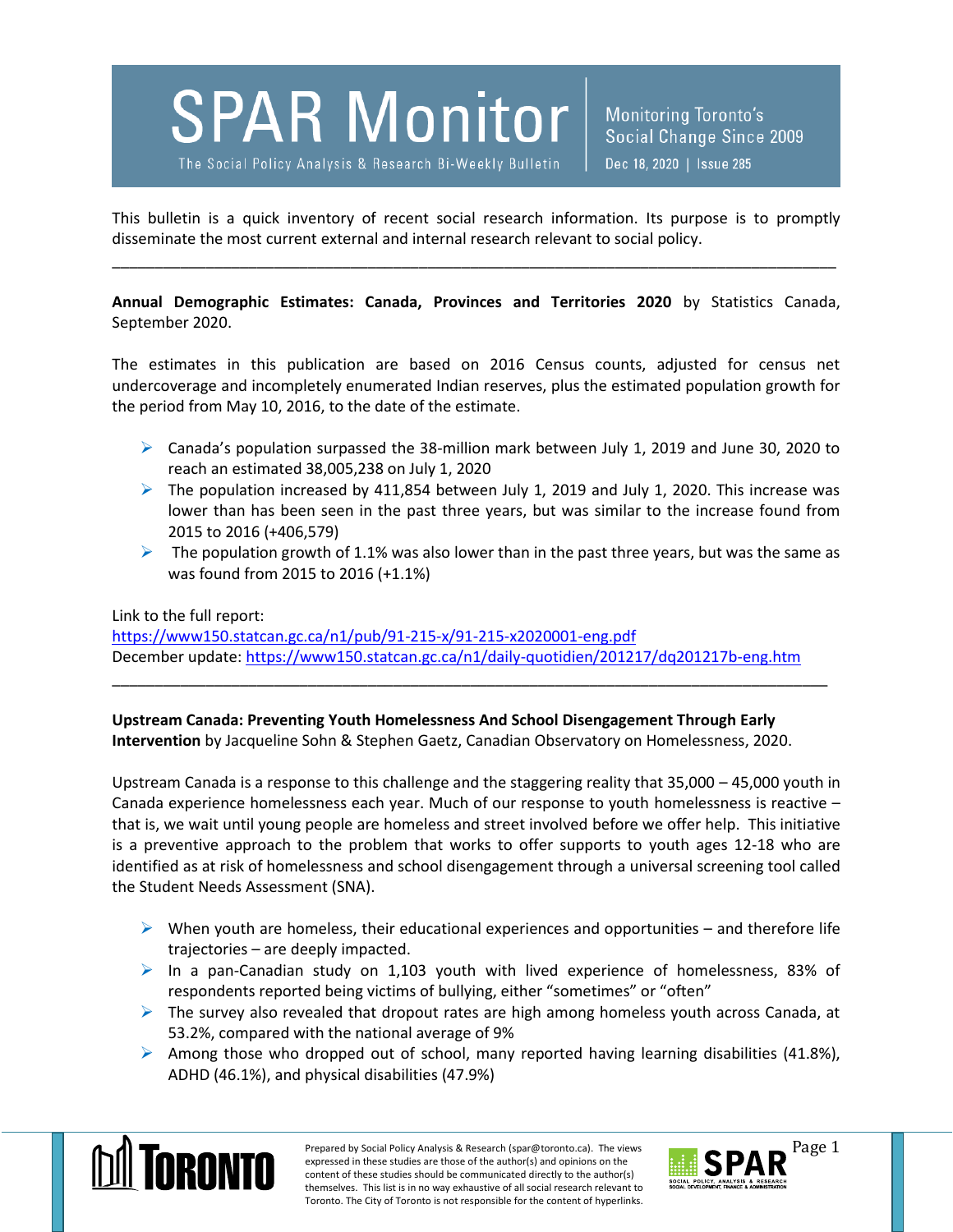Link to the full paper: [https://www.homelesshub.ca/sites/default/files/attachments/UPSTREAM%5BEarlyIntervention%5D202](https://www.homelesshub.ca/sites/default/files/attachments/UPSTREAM%5BEarlyIntervention%5D2020.pdf) [0.pdf](https://www.homelesshub.ca/sites/default/files/attachments/UPSTREAM%5BEarlyIntervention%5D2020.pdf)

\_\_\_\_\_\_\_\_\_\_\_\_\_\_\_\_\_\_\_\_\_\_\_\_\_\_\_\_\_\_\_\_\_\_\_\_\_\_\_\_\_\_\_\_\_\_\_\_\_\_\_\_\_\_\_\_\_\_\_\_\_\_\_\_\_\_\_\_\_\_\_\_\_\_\_\_\_\_\_\_\_\_\_\_\_

**COVID-19 Death Comorbidities in Canada** by Kathy O'Brien, Marylène St-Jean, Patricia Wood, Stephanie Willbond, et al., Statistics Canada, November 2020.

Using the latest multiple cause of death data from the CVSD, this article presents information about the most common chronic and acute conditions, diseases, disorders, and complications appearing on the medical certificate of cause of death where COVID-19 was involved in the death, to provide preliminary insights to COVID-19 comorbidities. This does not consider the relative importance of the additional disease or condition, nor its relationship to COVID-19, and is similar to that used by the by the National Center for Health Statistics in its weekly COVID-19 updates.

- $\triangleright$  Of the over 9,500 COVID-involved deaths between March and July, the majority (90%) had at least one other cause, condition or complication reported on the certificate
- $\triangleright$  Dementia or Alzheimer's were listed on the death certificate of 42% of the women and onethird of the men (33%) in COVID-involved deaths
- From March to July 2020, Quebec reported 6,240 COVID-involved deaths, more than double that reported in Ontario (2,770). Combined, these two provinces accounted for 95% of all COVID-involved deaths in Canada over this period

Link to the full report:

<https://www150.statcan.gc.ca/n1/en/pub/45-28-0001/2020001/article/00087-eng.pdf>

**Isolation, Physical Distancing and Next Steps Regarding Homelessness: A Scan of 12 Canadian Cities** by Nick Falvo, Calgary Homeless Foundation, December 2020.

\_\_\_\_\_\_\_\_\_\_\_\_\_\_\_\_\_\_\_\_\_\_\_\_\_\_\_\_\_\_\_\_\_\_\_\_\_\_\_\_\_\_\_\_\_\_\_\_\_\_\_\_\_\_\_\_\_\_\_\_\_\_\_\_\_\_\_\_\_\_\_\_\_\_\_\_\_\_\_\_\_\_

Across Canada, system-planning organizations in the homelessness sector have been responding to the COVID-19 pandemic in different ways. Given the rapid pace at which events are unfolding and the lack of publicly-available information about what is happening nationally in the homelessness sectors, Calgary Homeless Foundation has commissioned the present analysis of what has been happening in the following 12 cities: Toronto; Montreal; Vancouver; Calgary; Edmonton; Ottawa; Winnipeg; Quebec City; Hamilton; Regina; Saskatoon, and St. John's.

- $\triangleright$  Toronto's Quality Assurance Team, which now visits all local shelters to ensure proper physical distancing and good public health practices
- The Government of Canada's COVID-19 Economic Response Plan, announced on March 18, includes an additional \$157.5 million in one-time funding for Reaching Home
- $\triangleright$  Approximately 3,500 people in total have been moved from the start of the pandemic, including 1,500 into permanent housing through a variety of housing programs

# Link to the full report:

[https://calgaryhomeless.com/content/uploads/Isolation-Physical-Distancing-and-Next-Steps-Regarding-](https://calgaryhomeless.com/content/uploads/Isolation-Physical-Distancing-and-Next-Steps-Regarding-Homelessness_2020_12_07.pdf)[Homelessness\\_2020\\_12\\_07.pdf](https://calgaryhomeless.com/content/uploads/Isolation-Physical-Distancing-and-Next-Steps-Regarding-Homelessness_2020_12_07.pdf)

\_\_\_\_\_\_\_\_\_\_\_\_\_\_\_\_\_\_\_\_\_\_\_\_\_\_\_\_\_\_\_\_\_\_\_\_\_\_\_\_\_\_\_\_\_\_\_\_\_\_\_\_\_\_\_\_\_\_\_\_\_\_\_\_\_\_\_\_\_\_\_\_\_\_\_\_\_\_\_\_\_\_\_\_